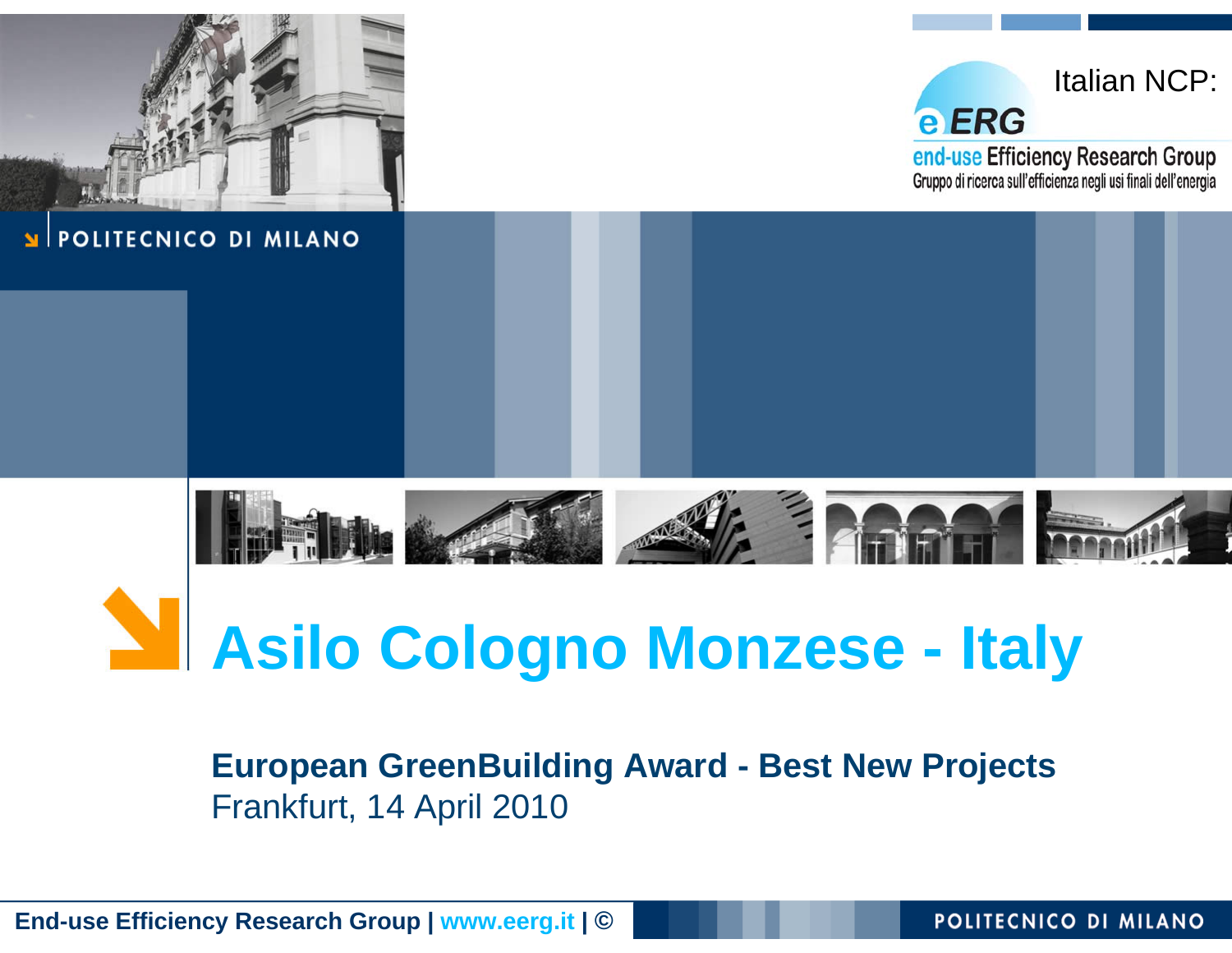

**GreenBuilding Partner**

**2**

#### **Municipality of COLOGNO MONZESE**



Città di Cologno Monzese

#### **GreenBuilding Endorser**

## **ROCKWOOL Italia**

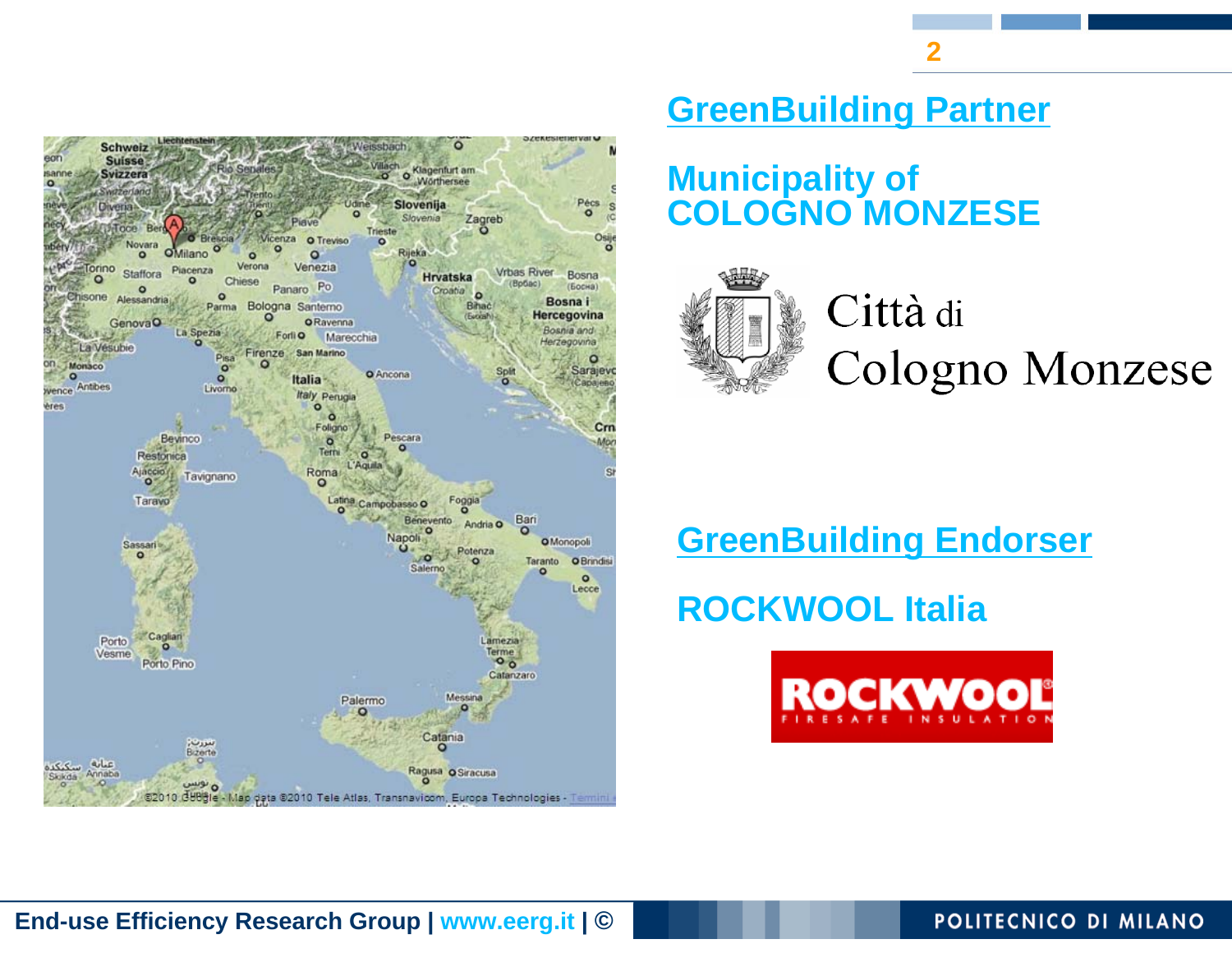## **ASILO – Cologno Monzese**

#### **Description of the building**

The building have function of kindergarten for about sixty children and civic centre for social and cultural activities for families. The school and social structure was ordered and will be managed by the Municipality, in the suburb of Milan area, in north of Italy. The main volume of the intervention is a new building, whose architectural shape is quite unconventional and very attractive, with curved roof surfaces. The aim of the architects is to create a building with functional internal and external spaces (classrooms, multifunctional spaces, gardens, etc.) and an interesting aspect for children and family of the community.

#### **Design Team**

Architectural Designers Arch. **LORENZO IACHELINI** Arch. **GUIDO PALEARI**

**Systems Designer** Eng. **CLAUDIO ZUCAL**

GreenBuilding Endorser **ROCKWOOL Italia**

Città di Cologno Monzese



**3**

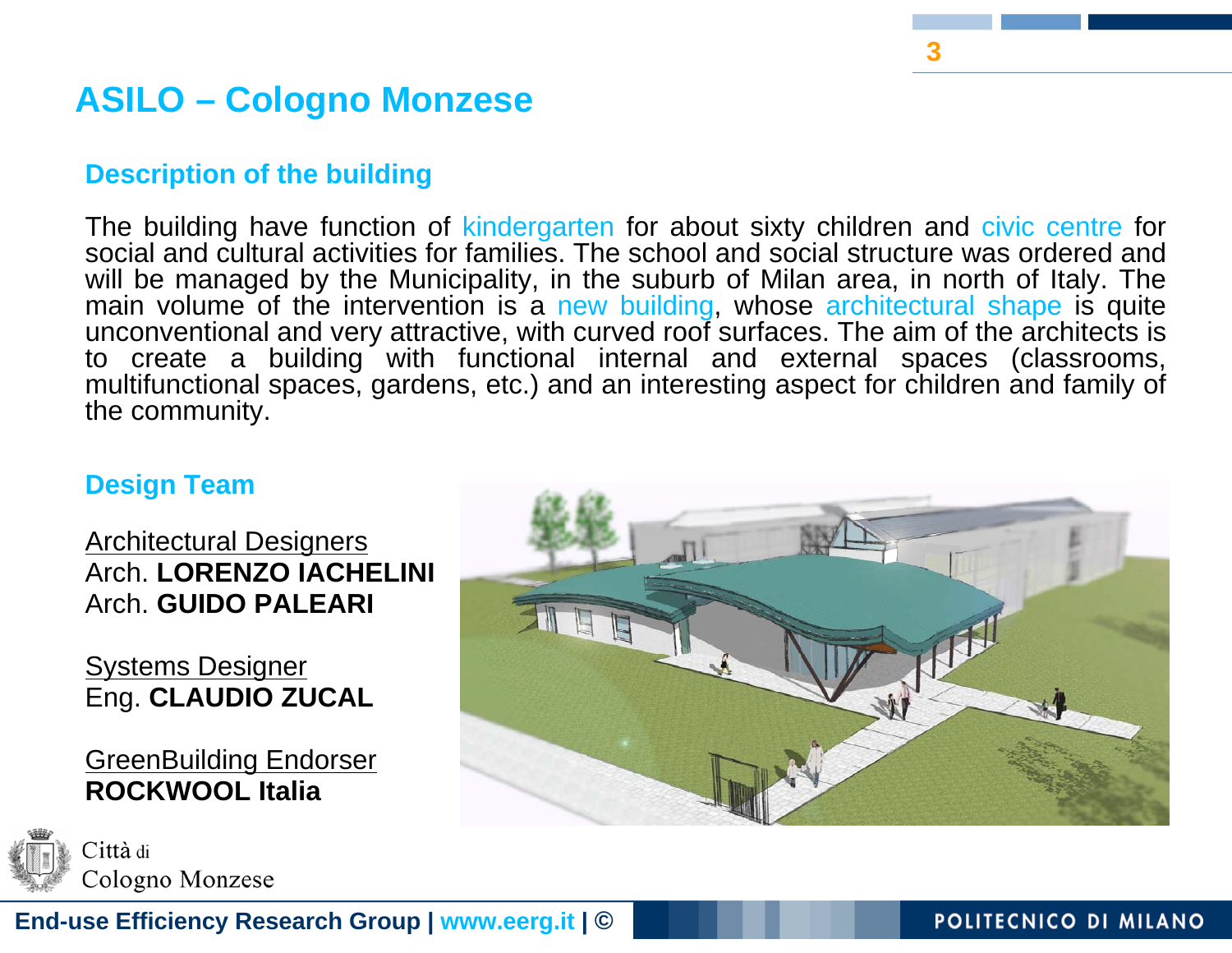### **ASILO - Cologno Monzese**





End-use Efficiency Research Group | www.eerg.it | ©

POLITECNICO DI MILANO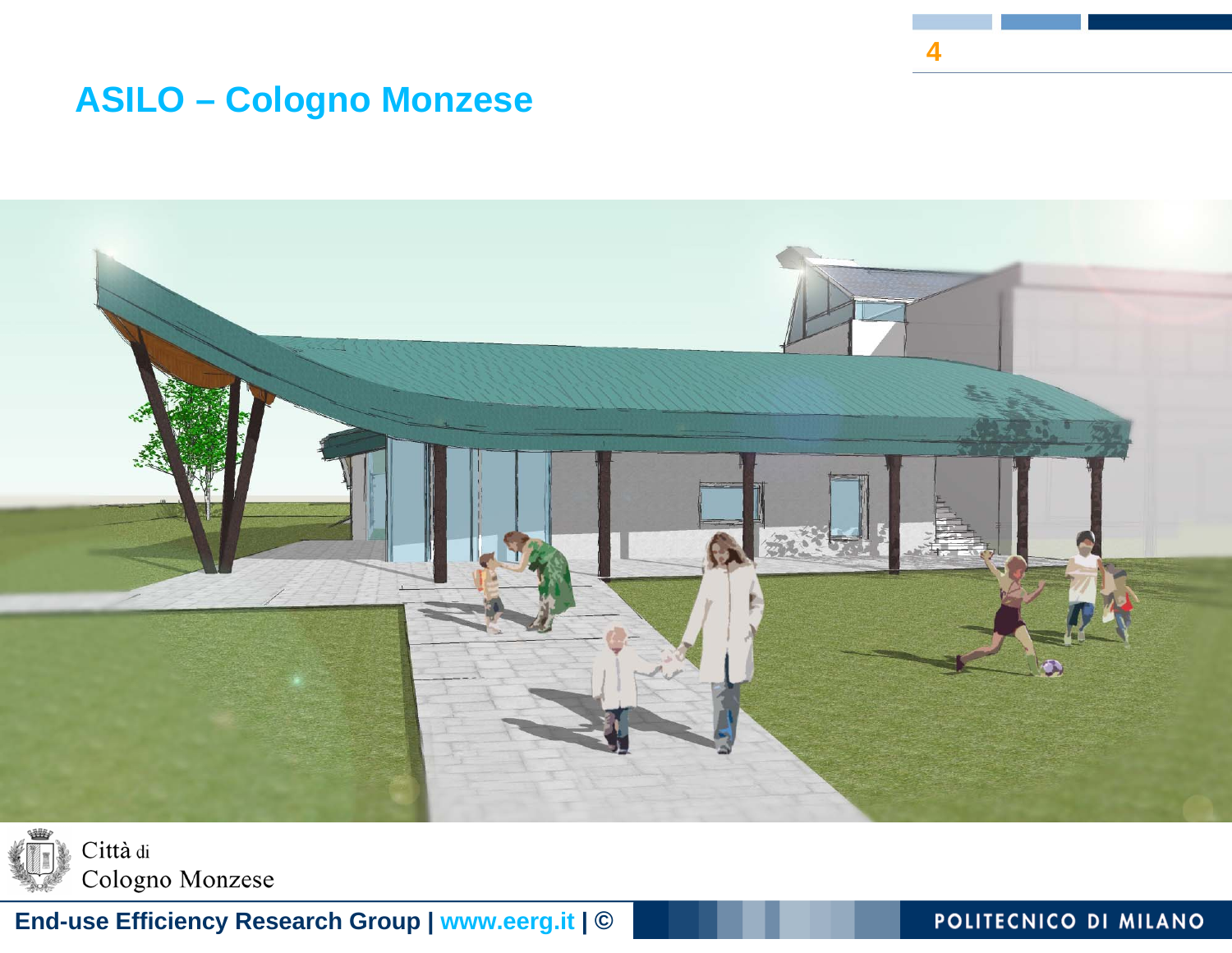#### **ASILO - Cologno Monzese**



Città di Cologno Monzese

End-use Efficiency Research Group | www.eerg.it | ©

#### POLITECNICO DI MILANO

5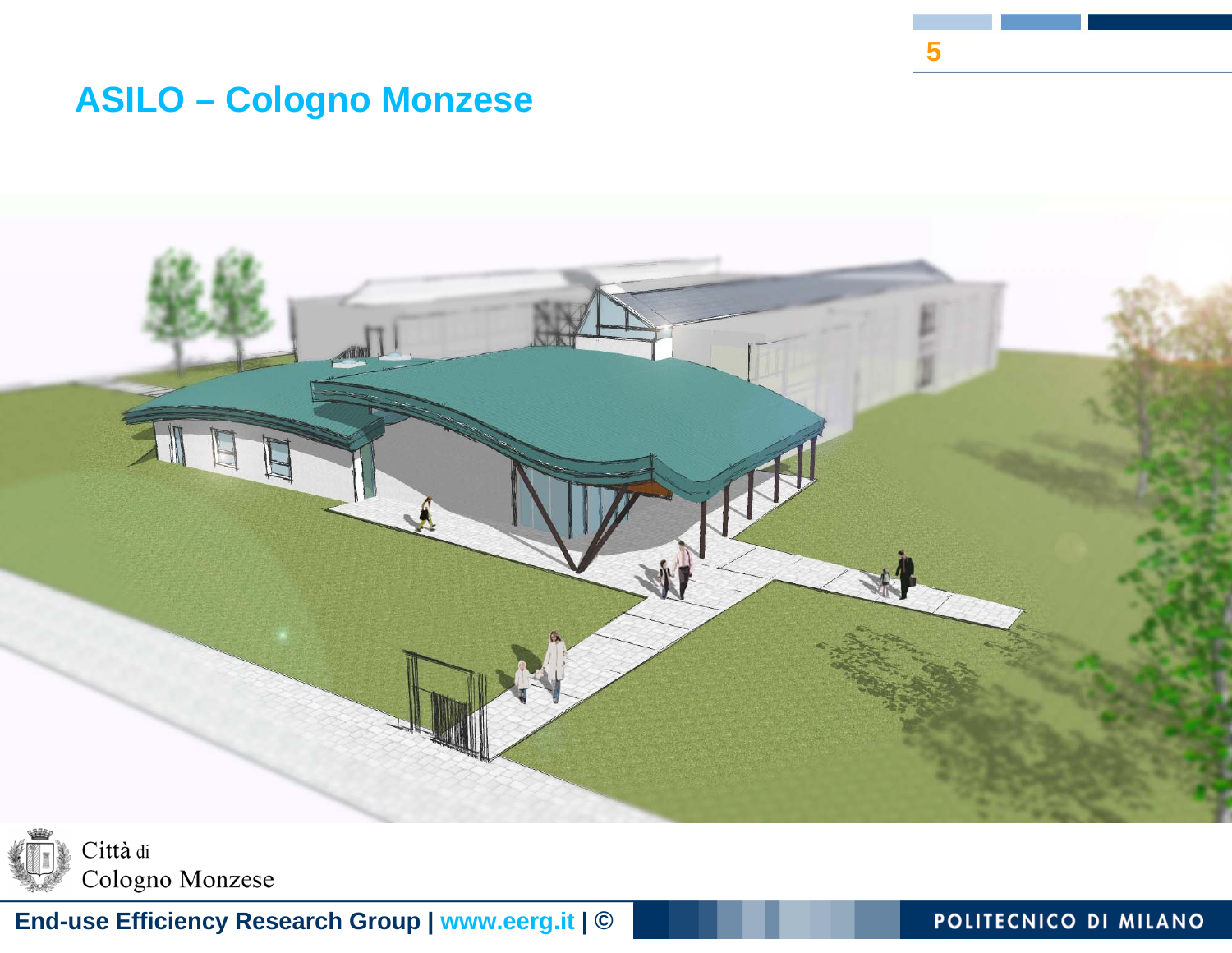## **ASILO – Cologno Monzese**

| <b>Energy indices</b><br>(respect legal values)          | Saving in total primary energy (without renewables): 55 %<br>Saving in total primary energy (including renewables): 77 %                                                                                                                                                                                                  |
|----------------------------------------------------------|---------------------------------------------------------------------------------------------------------------------------------------------------------------------------------------------------------------------------------------------------------------------------------------------------------------------------|
| <b>Energy savings and</b><br><b>basis of calculation</b> | Primary energy for heating is 81% lower than Italian building code<br>Primary energy for cooling is 21 % lower than typical cooling<br>configuration in Italy (there was no legal values for cooling in Italy).                                                                                                           |
| <b>Building envelope</b>                                 | <b>High thermal insulation level</b><br>External walls – 20 cm insulation, 0.16 W/m <sup>2</sup> K (average value); Roof –<br>0.15 W/m <sup>2</sup> K; Basement $-$ 0.2 W/m <sup>2</sup> K; high performance windows $-$ 1.13<br>$W/m^2K$<br>Optimisation of the building envelope (insulation, windows, cold<br>bridges) |
| <b>Building services -</b><br><b>HVAC</b>                | <b>Ground water heat pump for heating and sanitary hot water</b><br>Free cooling with ground water heat exchanger<br><b>Mechanical ventilation with heat recovery</b><br><b>Night time ventilation cooling in summer</b>                                                                                                  |



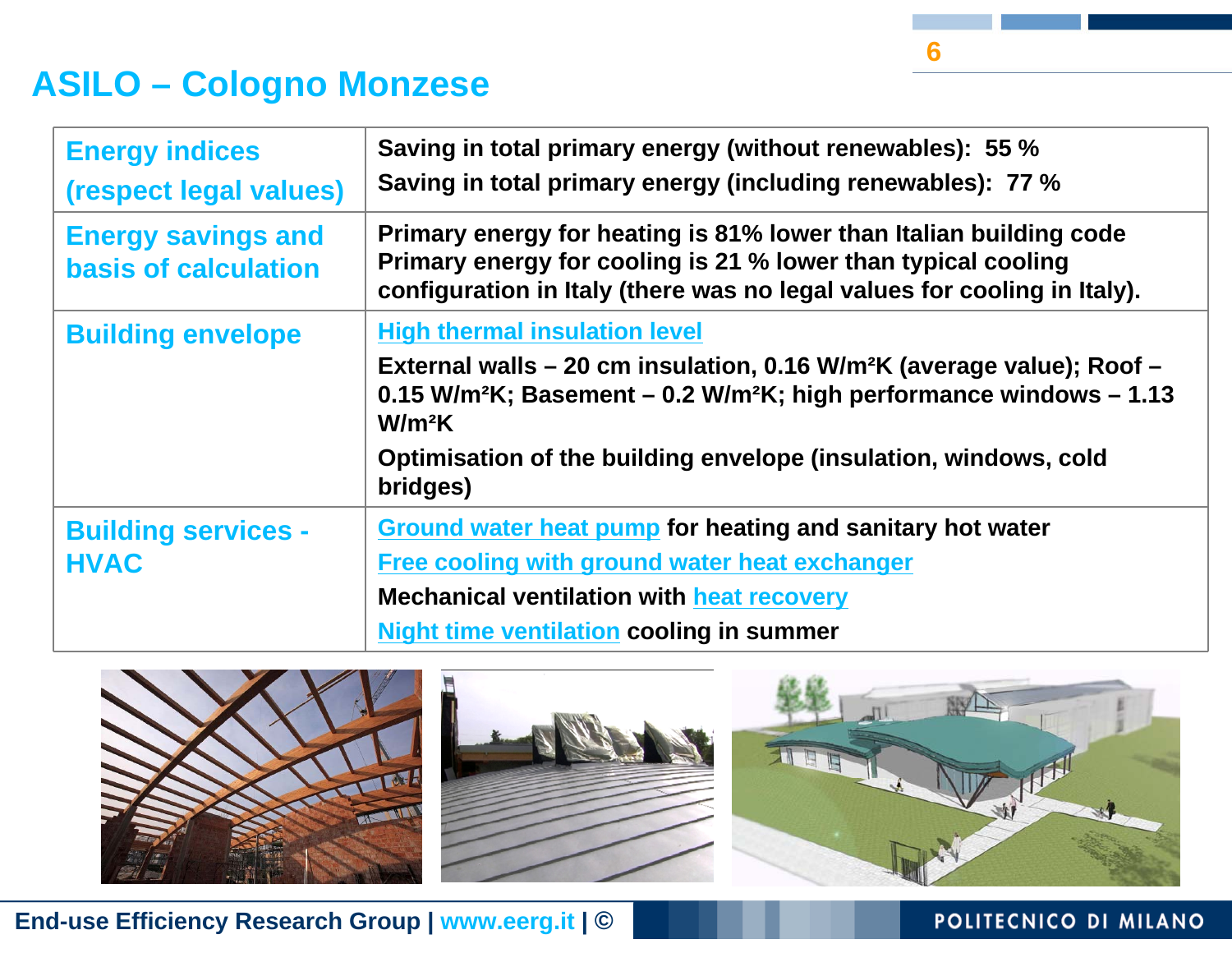## **ASILO – Cologno Monzese**

| <b>Renewable energy</b>           | photovoltaic panels (110 m <sup>2</sup> ) grid connected<br>3,9 kWh/m <sup>3</sup> a (primary energy equivalent)                                                                                                                                                                                                                    |
|-----------------------------------|-------------------------------------------------------------------------------------------------------------------------------------------------------------------------------------------------------------------------------------------------------------------------------------------------------------------------------------|
| <b>Other measures</b>             | <b>Natural ventilation through skylight</b><br>Use of daylight and energy efficient lighting (i.e. skylight)<br>Solar protection by building shape, orientation and trees                                                                                                                                                           |
| <b>Replication and innovation</b> | sophisticated systems and occupant driven controls are not<br>present, but the energy concept is based on a climate-<br>designed envelope and on very efficient plant equipments<br>which are no more experimental and they are becoming<br>economically available. It is a good model to follow to reach<br>the A+ Class in Italy. |



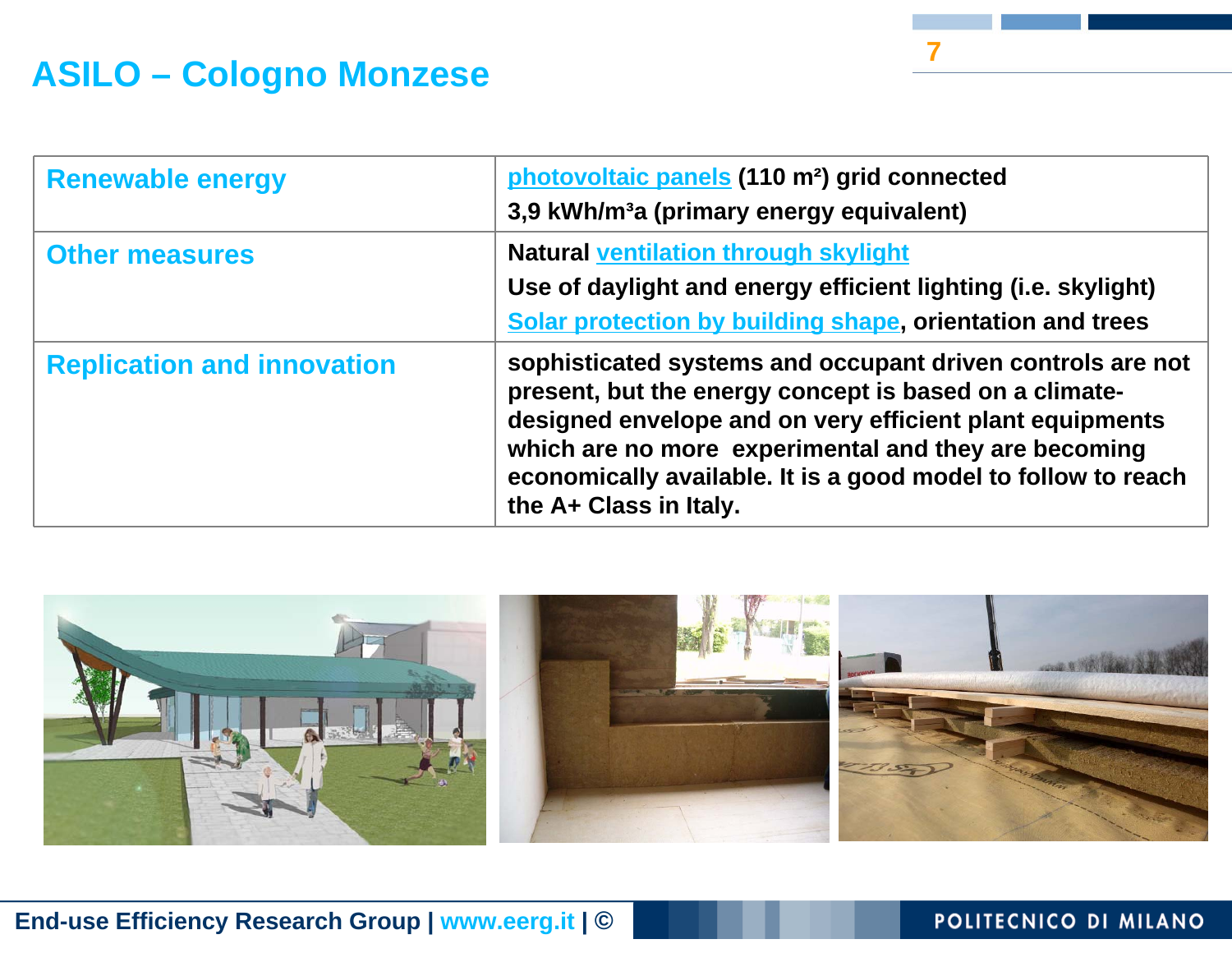## **ASILO - Cologno Monzese**



- **PEC** for heating
- **PEC** for lighting
- PEG from wind generation system
- **PEC** for cooling & dehumidification
- PEC for other electric uses
- PEG from hydroelectric generator
- **PEC** for ventilation & humidification
- PEG from solar thermal plant
- Total Primary Energy
- PEC for SHW production
- PEG from photovoltaic plant



#### POLITECNICO DI MILANO

End-use Efficiency Research Group | www.eerg.it | ©

8